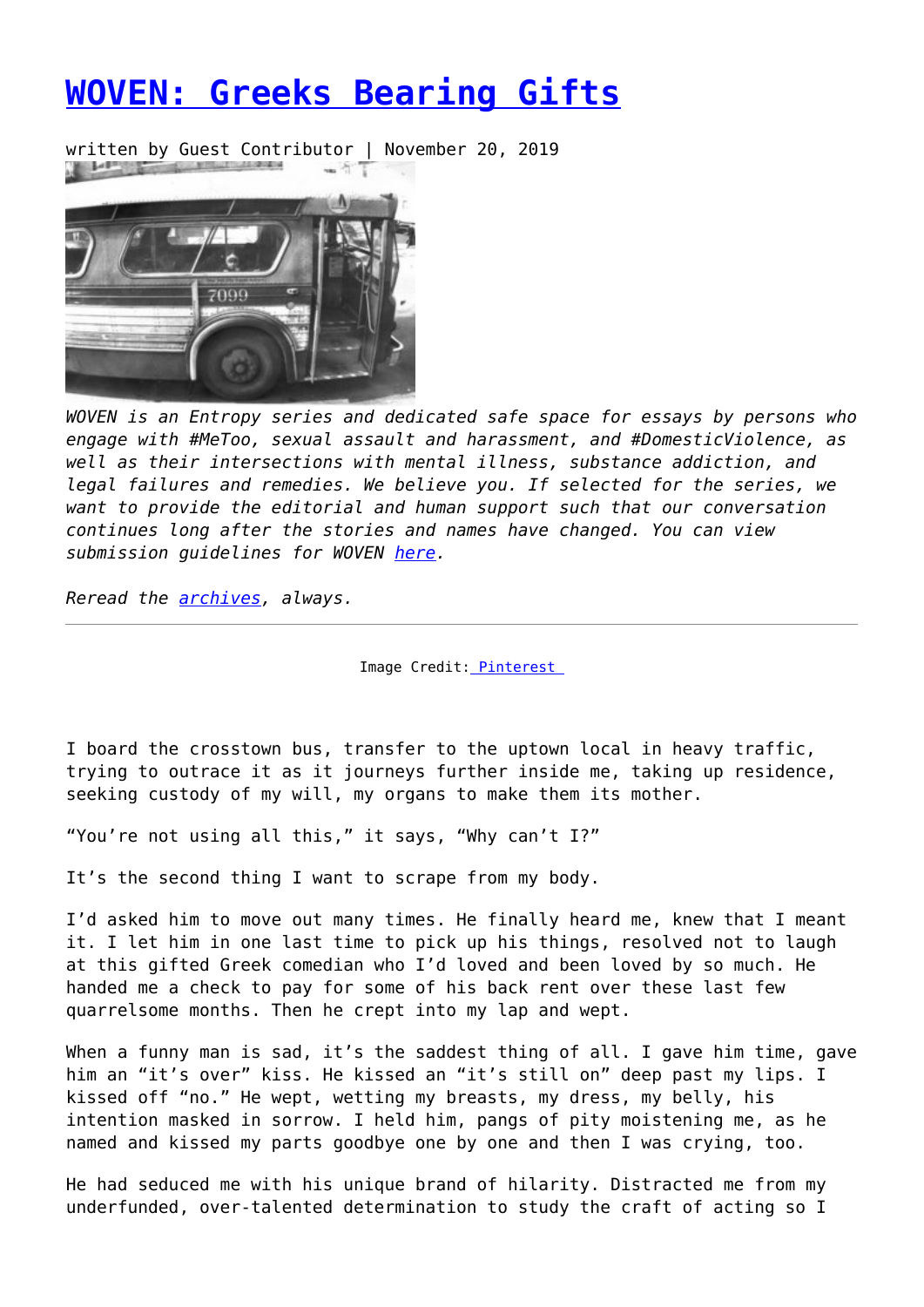could make a living. He had mentored my standup act, taught me great tricks. And then he became my second lover in my life since being deflowered, my twoyear teacher of all my body could do, the mysteries it could hardly contain.

He said he would be the only source, that no one would ever love me like him. He pulled the crotch of my underpants aside this one last time to pleasure me, as he so often had, like nobody ever had before. I closed my eyes to receive his tongue's fervent parting gift of his last love words and touches. I knew I would not let myself get this close to a man for a very long time. I now knew how great the risks. I laid in a moment outside of time, in that altered somnambulist state he created, his magic spell. And feeling my vulnerability he pulled a quick bait and switch, entered and his cum came in waves delivered deep before I could pull him out or off or out or even knew it was happening. I yelled—

"No, No! Stop! You can't!"

He did. He had.

Pinned flat by his weight, I felt the ping of life in a place I'd never felt a thing before. Something lit a flame in a room that never saw light before. A guitar chord twanged, echoed off a wall that never heard sound before. Some dormant part of my womanhood was waking up.

I thought, *Fuck! I am fucked!* 

He knew damn well I was off the pill for health reasons, and that my heightened fertility had become my chastity belt, a warning, a no trespassing notice, to thwart my craving for him, to keep me from succumbing to his silliness, which was his big seduction for me.

Nothing could be that serious if I could laugh. Laughter was mis-wired as a lifeline to create crazy lust in me, so great my need to shift my fearful point of view. But my entombed womb had its own ideas and had been lying hungrily in wait for life.

"Why did you do that?" I screamed, panicking in his crush of captivity, scrambling, bucking the fucker off. He gripped my hips to keep me still.

"I love you baby. I want to marry you. Nobody will ever love you like I do. I want you for my wife forever. You're gonna have my babies. You know that's what's supposed to happen. You know I'll make you safe."

Safe? Getting safe from him was my frenzy. Rearing up I snarled—my voice new to me.

"I don't want you! In any way. I told you over and over and over it's over. I've been begging you to leave and you make me laugh or cry or make me tired. Now—leave now—get out!"

Good thing I didn't have a gun. I'd never been this mad, even when teen me was pinned by a stranger with sexual assault in his eyes. I'd never seen it before, but I sure recognized it. My smartass mouth talked my way out of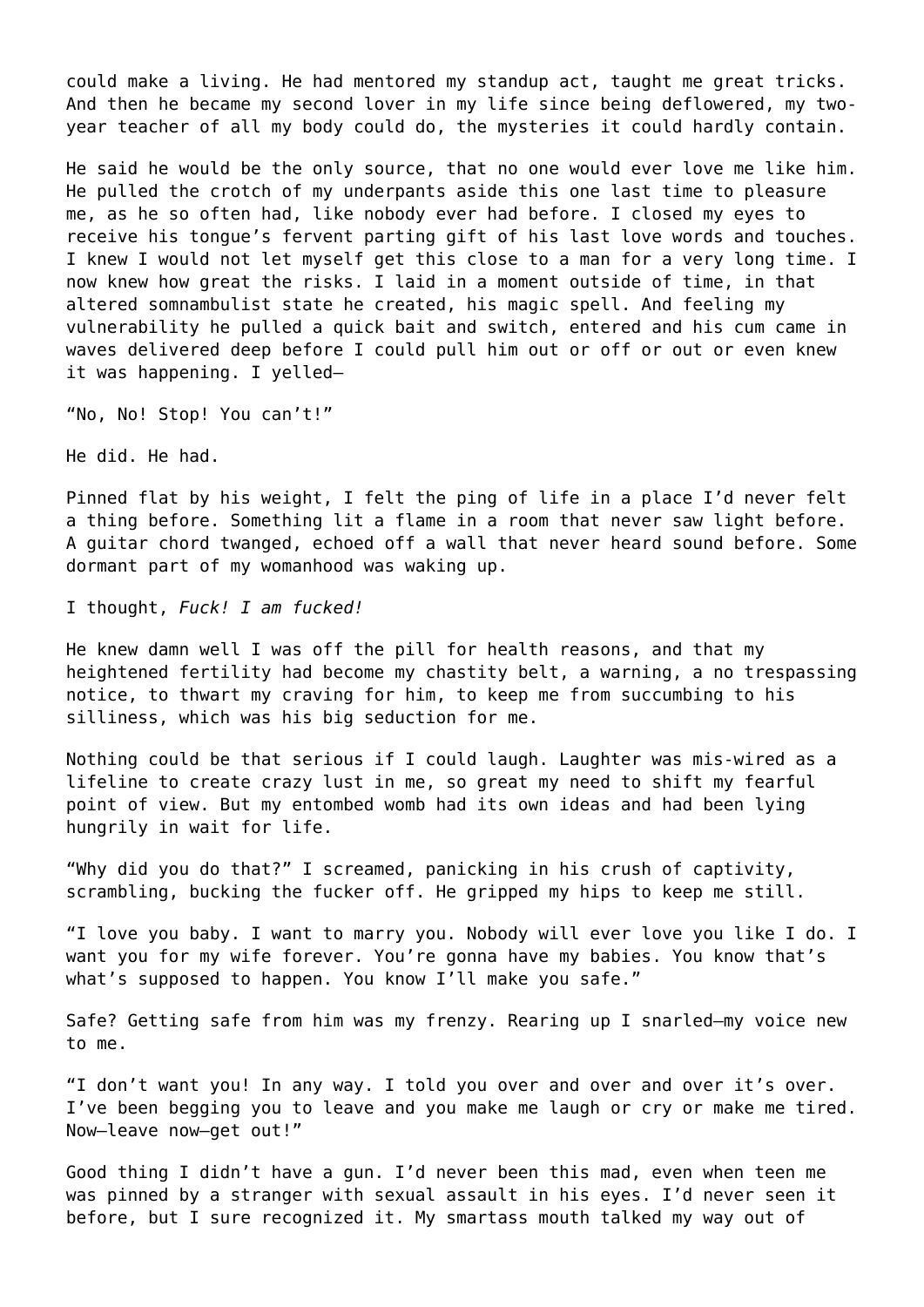that, but it couldn't talk my way out of this. This already felt irreversible.

"My *kukla mou*, my little dolly—you know I'm the one, the best man you ever had, you'll ever have."

Now I saw he was not the funny, gifted Greek man I thought for a long while I loved. He was not the talented genius everybody said he was. He was not headed for stardom and success. He was crazy and he had just been proven dangerous.

He collapsed on the couch in a stoned smug sleep. I drank big gulps of water and tried to pee him out. Beating him up now wouldn't make a difference. Beating myself up wouldn't either. I didn't know the word for restraining order in those days. I didn't know about self-defense in those days. Who could I call for help? The only tough guys I knew were his friends, and most of them flirted with me behind his back, and he'd accuse me of provoking them like a little *poutána.*

All the traffic lights are blinking "Stop." Traffic is honking "go." Power outage someone says. I look at my nailbeds— blue like my lips for weeks. I've had a migraine since the first moment, a 60hz hum in my head as I feel this unwanted thing growing, grabbing for its supplies, securing its claim on life. It wants me. Like he wanted me. For its own good, not mine.

*Get me out of here. Get it out of me.* 

As the bus creeps uptown, I pull the get off cord, and as it heaves to a stop, I fling out the back door twenty feet from the curb. I'm running in my oldest overcoat, scarf and sneakers, not dressed to impress, dressed to repress, to hide my body's mistake. I'm sweating, people are honking and yelling. Near to fainting, I come to a halt in front of the new Women's Free Clinic—to me a church of salvation. I sprint in.

"I have a 10 a.m. appointment," I pant to the receptionist.

"We're having a power outage," she says. "A brown out. We've got the generator on but I'm not sure it's enough to operate the machinery. There'll be a delay in all procedures today."

"But I have to . . . I am not leaving this building. I need to see someone now. I have to get out of this, get this out of me as fast as possible."

Harried, she takes a call. *Take a number,* her eyes say, just like at the deli. She gestures to chairs containing other worried women, younger and older. I sign in last on the page on the clipboard. I plant a chair and sit in front of her. Squatters' rights. Abortion is finally legal now, here. It is my right. I know I'm lucky, even in the midst of my unluck. She can't stop me. Outages can't stop me. I will not budge until this baby is out of me.

No—not yet baby—this thing. I can't personalize, can't think about its feelings.I must call it "it." We haven't met. It doesn't know me yet. It doesn't know my face or voice. It can't blame me. I did not invite its life.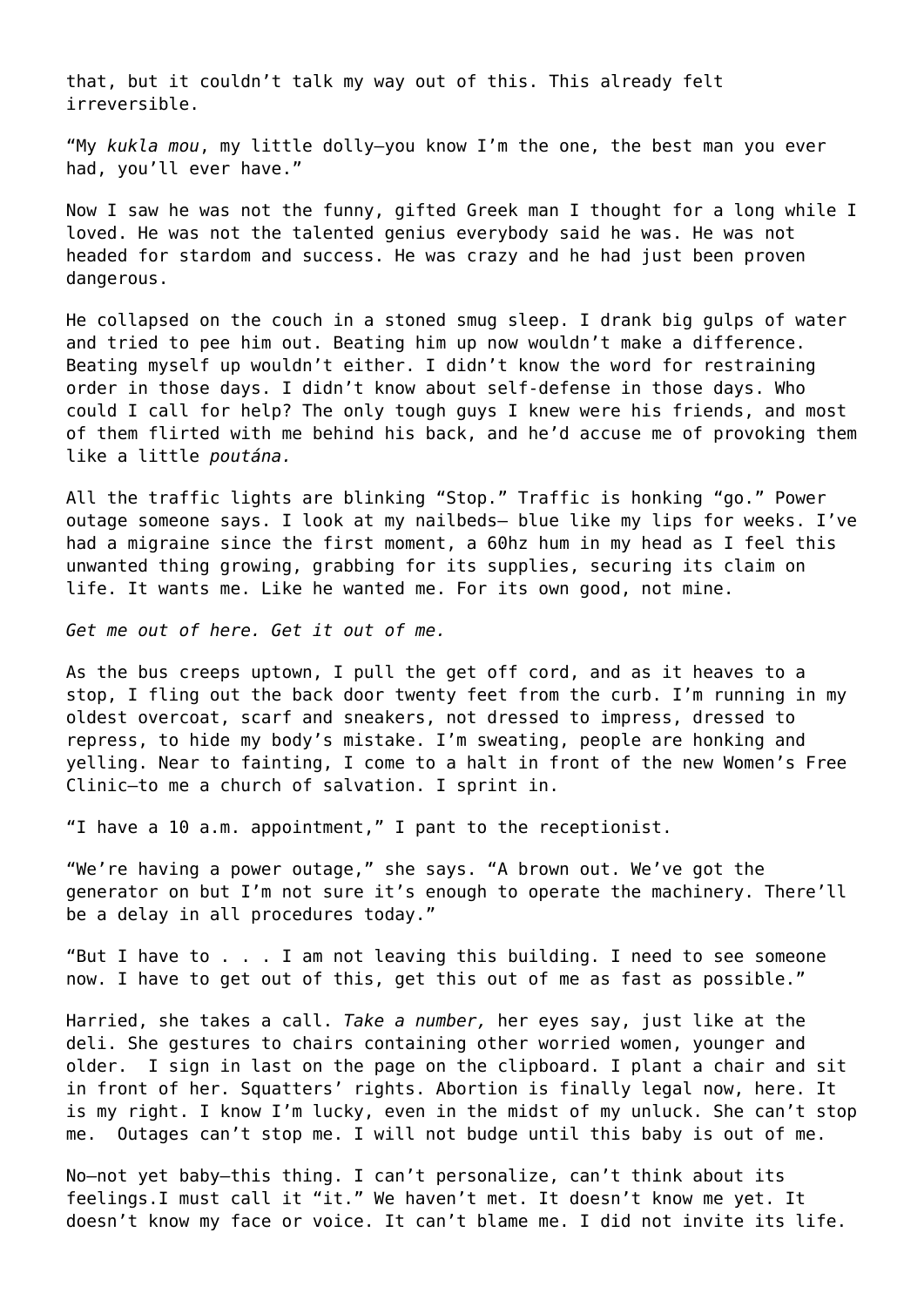He did. We were forced together like a blind date, mismatched by an enemy in an arranged rape. Oh, no, I called us "we." Stop it. Tell it—it's got the wrong girl.

Sorry. Maybe another time, another life, another man, another me, baby, maybe.

For a half hour I grip the armrests unil my hands tingle, until the Valium kicks in. Then a motor starts running outside the building, and few lights flicker on in the reception area. A nurse comes in in an overcoat. I can see her breath. She confers with the receptionist. She approaches me with the clipboard.

"Hi. We're delayed. Just need to tell you, you might want to come back another day when we have heat."

"No," I grit through chattering teeth. "This has to happen today, please."

"All right, but," she whispers, "there'll be no amenities. Keep your coat on. It's cold in there, and much noisier than usual— equipment's running on a generator." There was care in her eyes.

"That's okay," I sniveled in grateful response. As long as it drowned out the noise in my head, in my belly, his begging and blaming in my ear, I didn't mind. She beckons another woman in for an exam. Then another nurse beckons someone else. The whites of my eyes are showing, I'm sure. Every minute on its way to a heartbeat accelerates my panic.

At last another nurse brings me into a room, lays me on an exam table, helps pull off my bottoms, puts my feet in stirrups, covers me in my coat with a blanket. It's too dim in here to read the plaques and licenses framed on the walls. The doctor comes in in a trench-coat and rubber gloves. Despite now being legal, this all feels very back alley to me but without the wire hangers and surreptitious glances. The shame is only inside me.

The doctor tells me what to expect. He gives the nurse a flashlight, turns on the machine, and the noise is horrendous, wrathful. The light in the room turns eerie amber as the machine sucks all the power out of the generator. He numbs me, sedates me further with gentle words, inserts a canula and, without ceremony, vacuums out the residue of rape as I cramp, spasm, and emit the pulp of what little there was of it and its supply source, my blood, my lifeforce.

I thank the doctor, the nurse, and the new law for another chance at my own life until I'm woman enough, wise enough, loved enough and ready enough to take on another.

And I weep deep in gratitude for myself and in grief for all the millions of women who don't and may never have a choice.